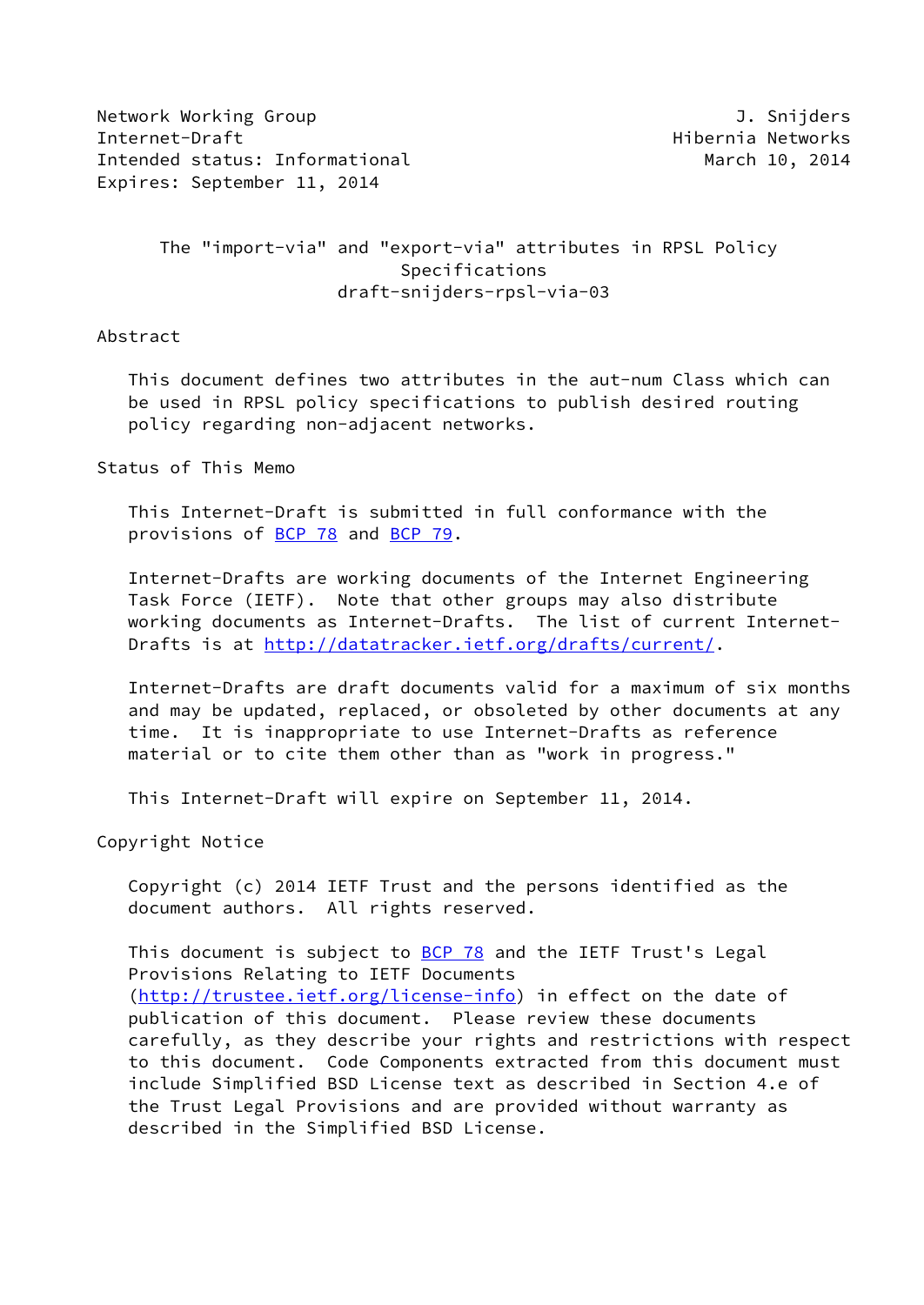<span id="page-1-1"></span>

| Internet-Draft |  | The via attributes in RPSL |  | March 2014 |  |
|----------------|--|----------------------------|--|------------|--|
|                |  |                            |  |            |  |

### Table of Contents

|    |                                            | $\overline{2}$ |
|----|--------------------------------------------|----------------|
| 2. |                                            | $\overline{2}$ |
| 3. |                                            | $\overline{3}$ |
| 4. | Import and Export Via Syntax and Semantics | $\overline{3}$ |
| 5. |                                            | $\overline{4}$ |
| 6. |                                            | $\overline{5}$ |
| 7. |                                            | 6              |
| 8. |                                            | 6              |
| 9. |                                            | 6              |
|    |                                            | 6              |
|    | 10.1. Normative References                 | 6              |
|    | 10.2. Informative References               | $\overline{1}$ |
|    |                                            | $\mathbf I$    |
|    | Appendix B. Document Change Log            | 9              |
|    | Author's Address                           | 9              |

<span id="page-1-0"></span>[1](#page-1-0). Introduction

The Routing Policy Specification Language [[RFC4012](https://datatracker.ietf.org/doc/pdf/rfc4012)] allows operators to specify routing policies regarding directly adjacent networks through various import and export attributes. These attributes only apply to directly adjacent networks.

 This document proposes to extend RPSL according to the following goals and requirements:

- o Provide a way for network (A) to describe what an adjacent network (B) could use as routing policy towards its adjacent networks (C, D, E .. N).
- o The extension should be backward compatible with minimal impact on existing tools and processes, following Section [10.2 of \[RFC2622\].](https://datatracker.ietf.org/doc/pdf/rfc2622#section-10.2)

 The addition of the "import-via" and "export-via" attributes in the aut-num Class will especially help participants of Multi-Lateral Peering services to inform the intermediate autonomous system what routing policy should be applied towards other participants.

<span id="page-1-2"></span>[2](#page-1-2). Notational Conventions

The key words "MUST", "MUST NOT", "REQUIRED", "SHALL", "SHALL NOT",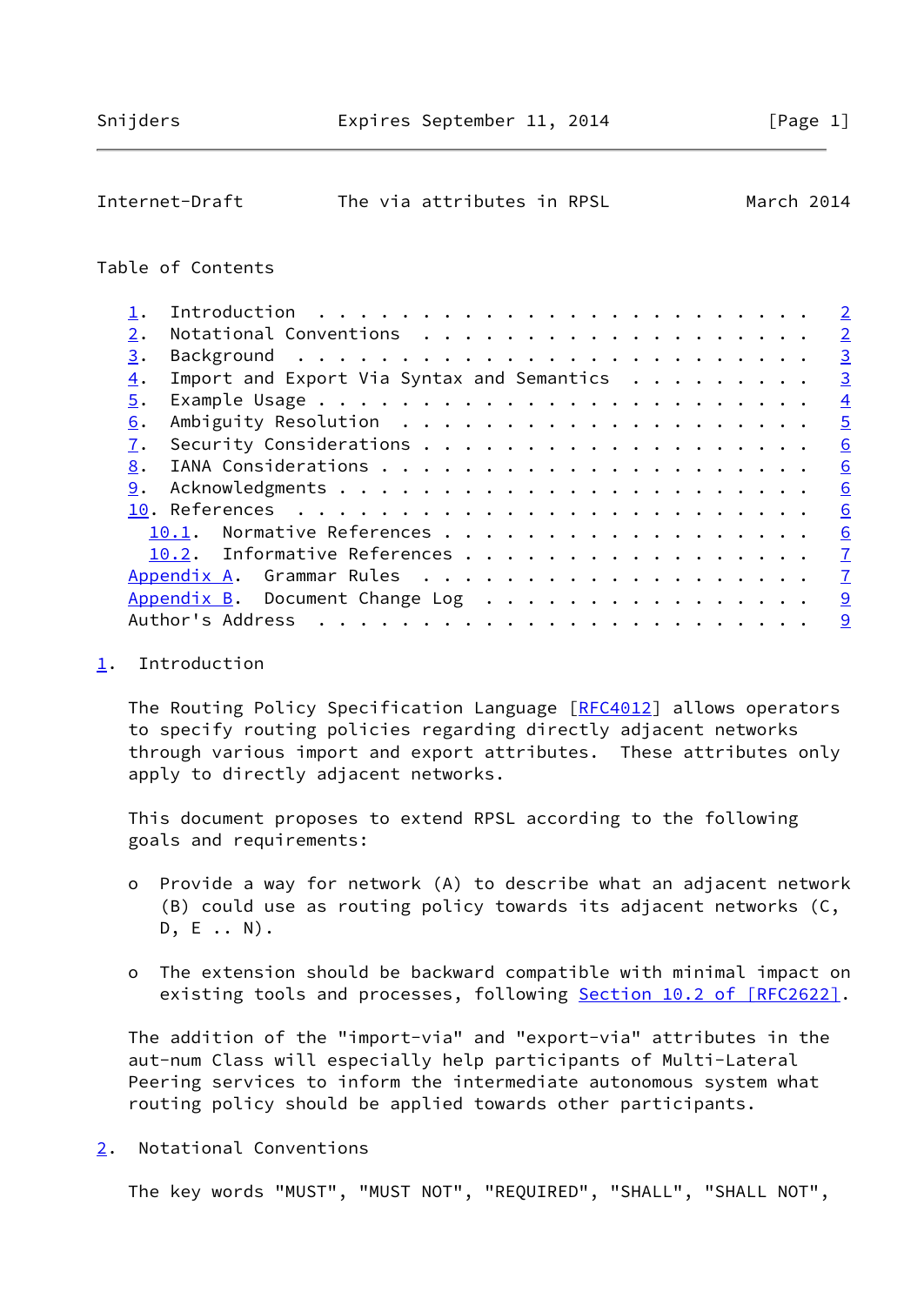"SHOULD", "SHOULD NOT", "RECOMMENDED", "NOT RECOMMENDED", "MAY", and "OPTIONAL" in this document are to be interpreted as described in [\[RFC2119](https://datatracker.ietf.org/doc/pdf/rfc2119)].

Snijders **Expires September 11, 2014** [Page 2]

<span id="page-2-1"></span>Internet-Draft The via attributes in RPSL March 2014

#### <span id="page-2-0"></span>[3](#page-2-0). Background

 The via keyword specifically benefits operators who were assigned a 32 bit AS Number and transit providers when participating in Multi- Lateral Peering Agreements facilitated by a Route Server.

 Often Route Server operators overload BGP Communities [[RFC1997](https://datatracker.ietf.org/doc/pdf/rfc1997)]) to facilitate signaling of desired routing policy between the participants and the Route Server. Because BGP Communities have a length of 32 bit, it is not possible to signal a 32 bit AS Number coupled with an action. In practise this means Route Server participants who use a 32 bit AS Number cannot specifically be included or excluded during path distribution calculations on the Route Server unless a mapping system is applied.

 Transit providers often have a routing policy which states that the transit provider does not want to exchange paths with its downstream customers through Route Servers via public Internet Exchanges. The import-via and export-via attributes allow transit providers to participate in Multi-Lateral Peering services while instructing Route Server operators through a simple routing policy specification that paths should not be distributed to downstream customers and reducing the likelihood of Path Hiding on the Route Server.

<span id="page-2-2"></span>[4](#page-2-2). Import and Export Via Syntax and Semantics

The two attributes can be used within the aut-num class.

import-via:

export-via:

The syntax for these attributes is as follows: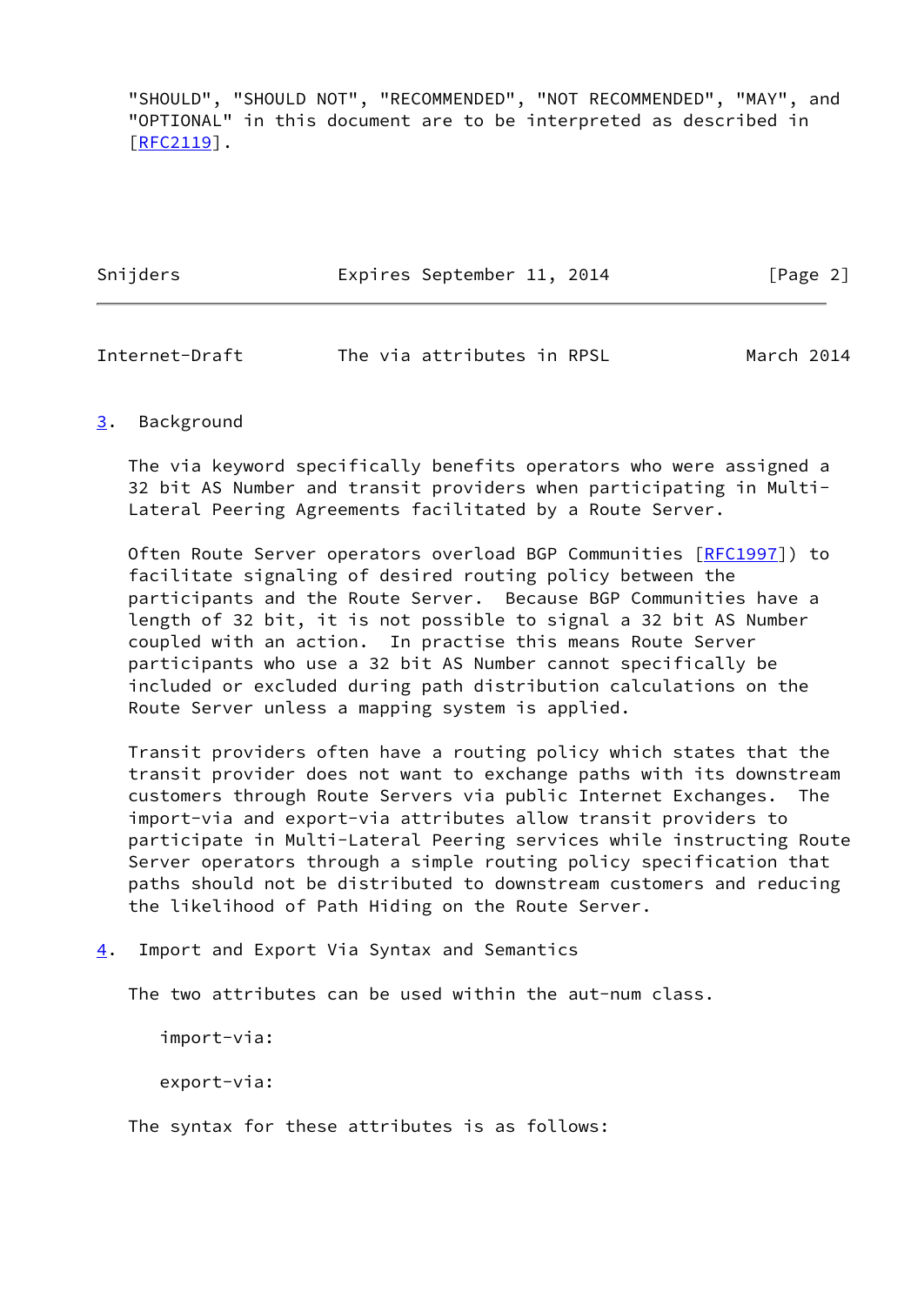## Snijders **Expires September 11, 2014** [Page 3]

<span id="page-3-0"></span>

| Internet-Draft  | The via attributes in RPSL                                                                                                                                                     | March 2014                        |
|-----------------|--------------------------------------------------------------------------------------------------------------------------------------------------------------------------------|-----------------------------------|
| Attribute Value | import-via [protocol <protocol-1>] [into <protocol-2>]<br/>[afi <afi-list>]<br/><math>&lt;</math>mp-peering-1&gt;</afi-list></protocol-2></protocol-1>                         | Type<br>optional,<br>multi-valued |
|                 | from $\langle mp-peering-2 \rangle$ [action $\langle action-1 \rangle$ ; $\langle action-N \rangle$ ;]                                                                         |                                   |
|                 | $mp-peering-3>$<br>from $\langle mp-peering-M \rangle$ [action $\langle action-1 \rangle$ ; $\langle action-N \rangle$ ;]<br>$accept$ <mp-filter> <math>[:]</math></mp-filter> |                                   |
|                 | export-via [protocol <protocol-1>] [into <protocol-2>]<br/>[afi <afi-list>]<br/><math>mp-peering-1&gt;</math></afi-list></protocol-2></protocol-1>                             | optional,<br>multi-valued         |
|                 | to $\langle mp-peering-2 \rangle$ [action $\langle action-1 \rangle$ ; $\langle action-N \rangle$ ;]                                                                           |                                   |
|                 | $\cdots$                                                                                                                                                                       |                                   |

 <mp-peering-3> to <mp-peering-M> [action <action-1>; ... <action-N>;] announce <mp-filter> [;]

## Figure 1

 The import-via and export-via attributes are optional, and should be ignored by implementations which do not support interpretation of those attributes. The syntax closely mimics the mp-import and mp- export attributes described in Section [2.5 of \[RFC4012\],](https://datatracker.ietf.org/doc/pdf/rfc4012#section-2.5) with the exception that before the "from" and "to" keywords an <mp-peering> is defined to indicate the common AS between two non-adjacent networks.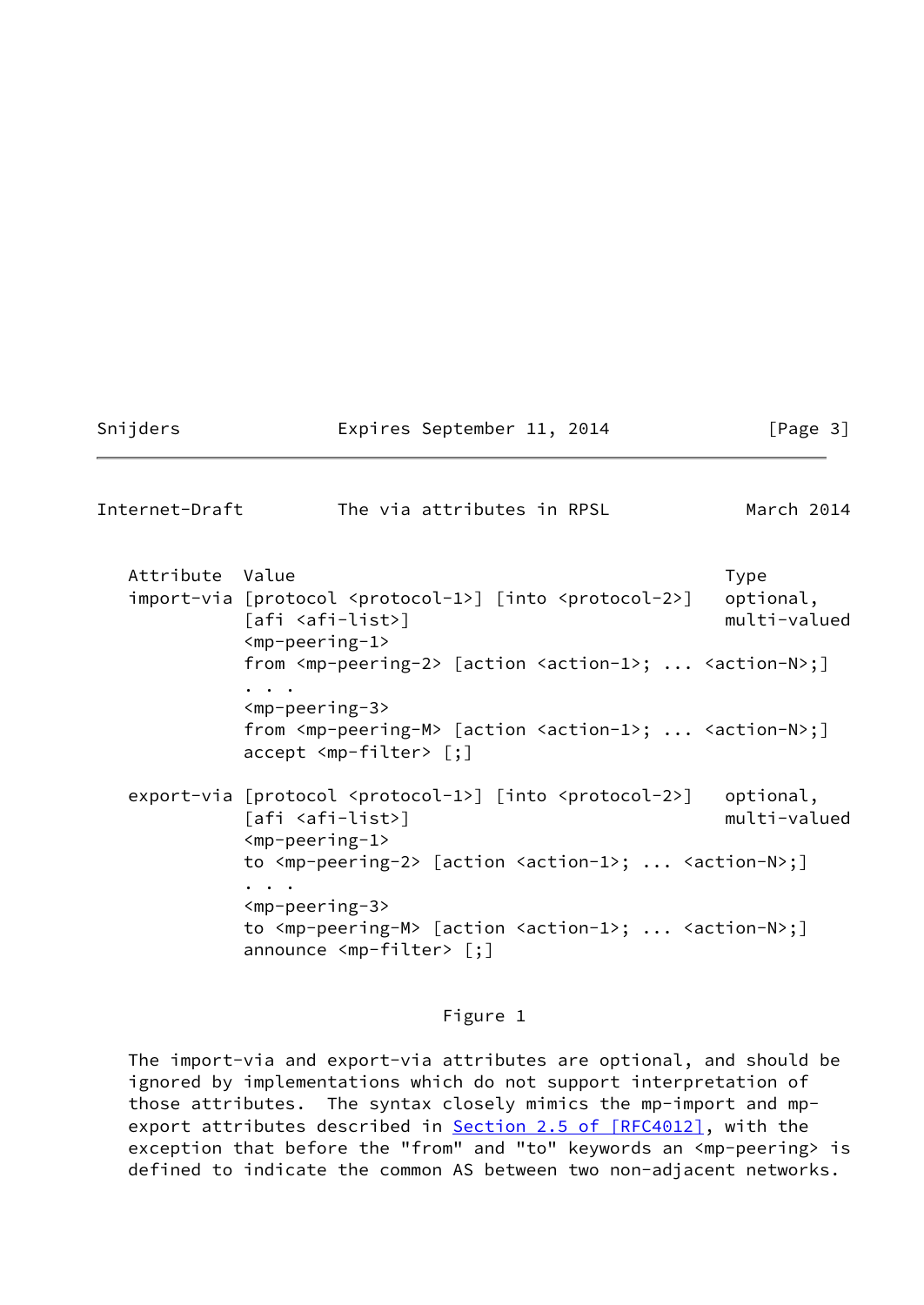In the above example <peering-1> and <peering-3> are directly adjacent networks, for instance a Multi-Lateral Peering service. <peering-2> is a non-adjacent network.

<span id="page-4-0"></span>[5](#page-4-0). Example Usage

Putting it all together:

Snijders **Expires September 11, 2014** [Page 4]

<span id="page-4-1"></span>

| Internet-Draft     | The via attributes in RPSL                                                       | March 2014 |  |
|--------------------|----------------------------------------------------------------------------------|------------|--|
| aut-num: AS5580    |                                                                                  |            |  |
| import-via: AS6777 | from AS15562<br>action $pref = 2;$<br>accept AS-SNIJDERS                         |            |  |
| export-via: AS6777 | to AS15562 action community.= ${5580:40}$ ;<br>announce AS-ATRATO                |            |  |
|                    | import-via: AS5580:AS-ROUTESERVERS<br>from AS5580:AS-CUSTOMERS<br>accept NOT ANY |            |  |
|                    | export-via: AS5580:AS-ROUTESERVERS<br>to AS5580:AS-CUSTOMERS announce NOT ANY    |            |  |
| import-via: AS6777 | from AS4247483647<br>accept AS4247483647                                         |            |  |
| export-via: AS6777 | to AS4247483647 action community.= ${5580:40}$ ;<br>announce AS-ATRATO           |            |  |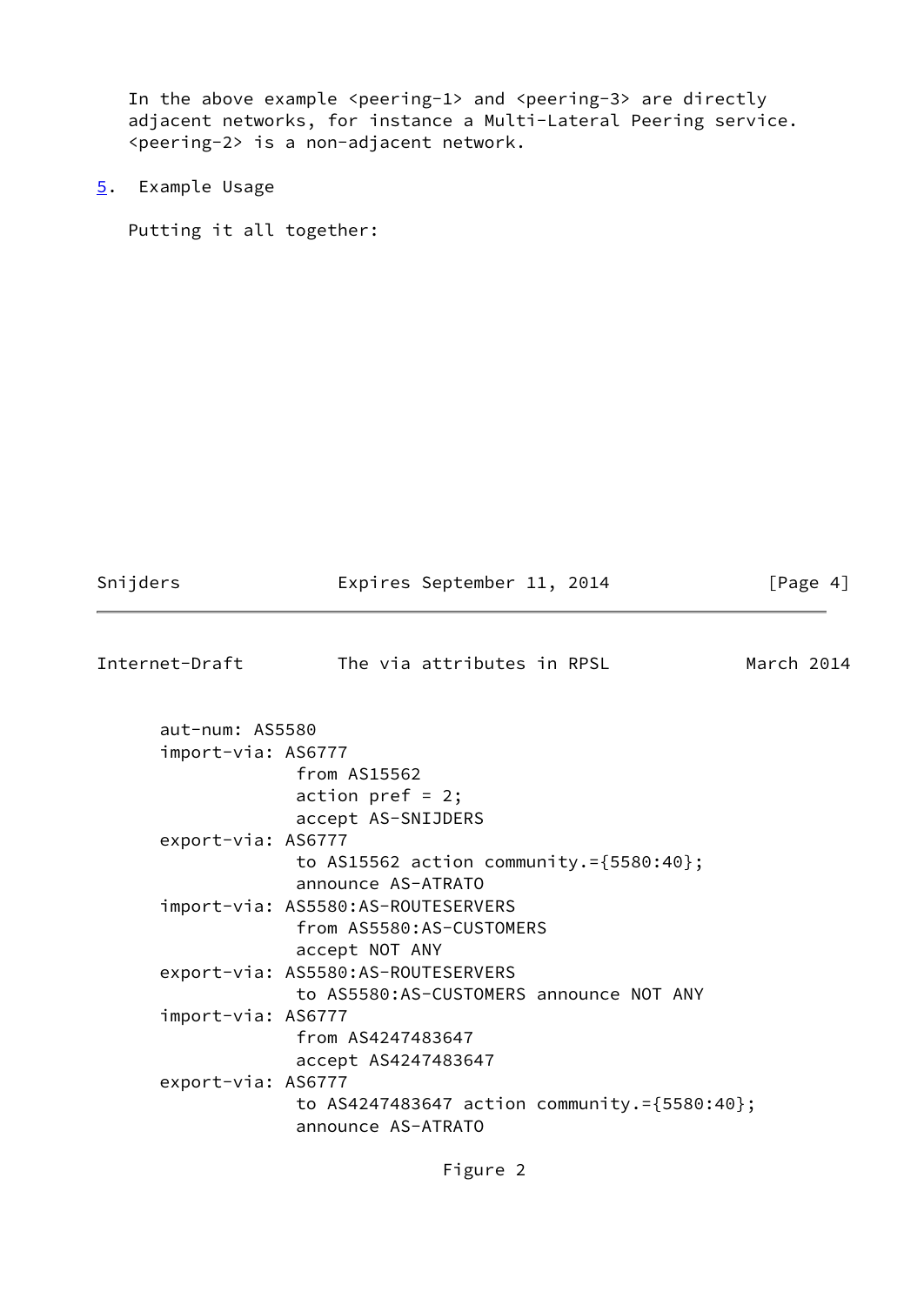In the above examples AS5580 and AS15562 are Route Server participants. AS4247483647 is a participant who has been assigned a 32 bit AS Number. AS6777 functions as a Route Server [\[I-D.ietf-idr-ix-bgp-route-server](#page-7-2)] and AS-SET AS5580:AS-ROUTESERVERS contains a list of Route Server AS Numbers. AS-SET AS5580:AS- CUSTOMERS contains a list of downstream transit customers from AS5580.

 The intention of the above policy would be to enable the exchange of NLRI's through AS6777 with two parties: AS15562 and AS4247483647, yet prevent the Route Server from distributing NLRI's announced by AS5580 towards customers of said network. Publishing the policy that AS5580 will not accept customer routes through the Route Server can help counteract the "path hiding" phenomenon as described in Section 2.3.1 of  $[I-D.iett-idr-ix-bgp-route-server]$ , as the Route Server now is informed which NLRI's should not be considered in the best path selection process.

<span id="page-5-0"></span>[6](#page-5-0). Ambiguity Resolution

 The same peering can be covered by more than one "via" policy attribute or by a combination of multi-protocol policy attributes, or multi-protocol policy attributes (when specifying IPv4 unicast policy) and the previously defined IPv4 unicast policy attributes. In these cases, implementations should follow the specification-order rule as defined in Section [6.4 of RFC 2622](https://datatracker.ietf.org/doc/pdf/rfc2622#section-6.4) [1]. Operators should

| Snijders | Expires September 11, 2014 |  | [Page 5] |  |
|----------|----------------------------|--|----------|--|
|          |                            |  |          |  |

<span id="page-5-1"></span>Internet-Draft The via attributes in RPSL March 2014

 take note that in order to break ambiguity, the action corresponding to the first peering specification is used.

Consider the following example regarding ambiguity resolution.

 aut-num: AS5580 export: to AS6777 195.69.144.255 announce AS5580 export-via: AS6777 195.69.144.255 to AS-AMS-IX-RS announce AS-ATRATO

Figure 3

 As both policy specifications cover the same peering with AS6777, specification-order rule is used and Route Server AS6777 195.69.144.255 should only accept AS5580, instead of AS-ATRATO, even though the export-via specification is more specific. If the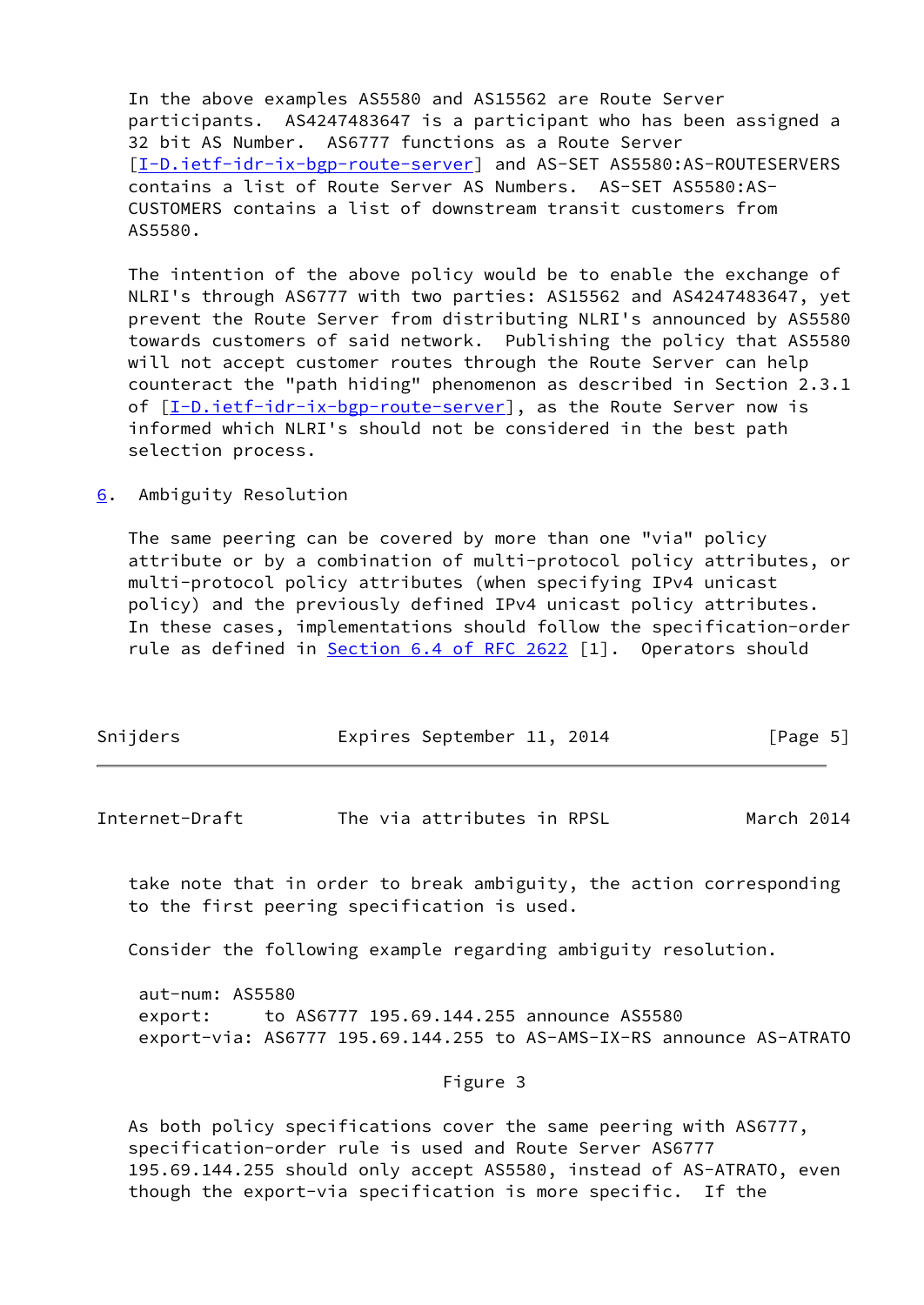intended policy was to announce all routes which can be resolved through AS-ATRATO on this particular peering, the operator should have specified:

 aut-num: AS5580 export-via: AS6777 195.69.144.255 to AS-AMS-IX-RS announce AS-ATRATO export: to AS6777 195.69.144.255 announce AS5580

Figure 4

<span id="page-6-0"></span>[7](#page-6-0). Security Considerations

There are no security considerations for this specification.

<span id="page-6-1"></span>[8](#page-6-1). IANA Considerations

This document has no IANA actions.

<span id="page-6-2"></span>[9](#page-6-2). Acknowledgments

 The author would like to thank Remko van Mook for confirming that "via" is a better keyword than 'through' or 'thru', Nick Hilliard for his unparalleled support, Jeffrey Haas for providing historic perspective, David Croft and Martin Pels for nitpicking.

- <span id="page-6-3"></span>[10.](#page-6-3) References
- <span id="page-6-4"></span>[10.1](#page-6-4). Normative References
	- [RFC1997] Chandrasekeran, R., Traina, P., and T. Li, "BGP Communities Attribute", [RFC 1997,](https://datatracker.ietf.org/doc/pdf/rfc1997) August 1996.

| Snijders | Expires September 11, 2014 | [Page 6] |
|----------|----------------------------|----------|
|          |                            |          |
|          |                            |          |

- <span id="page-6-5"></span>Internet-Draft The via attributes in RPSL March 2014
	- [RFC2119] Bradner, S., "Key words for use in RFCs to Indicate Requirement Levels", [BCP 14](https://datatracker.ietf.org/doc/pdf/bcp14), [RFC 2119](https://datatracker.ietf.org/doc/pdf/rfc2119), March 1997.
	- [RFC2622] Alaettinoglu, C., Villamizar, C., Gerich, E., Kessens, D., Meyer, D., Bates, T., Karrenberg, D., and M. Terpstra, "Routing Policy Specification Language (RPSL)", [RFC 2622,](https://datatracker.ietf.org/doc/pdf/rfc2622) June 1999.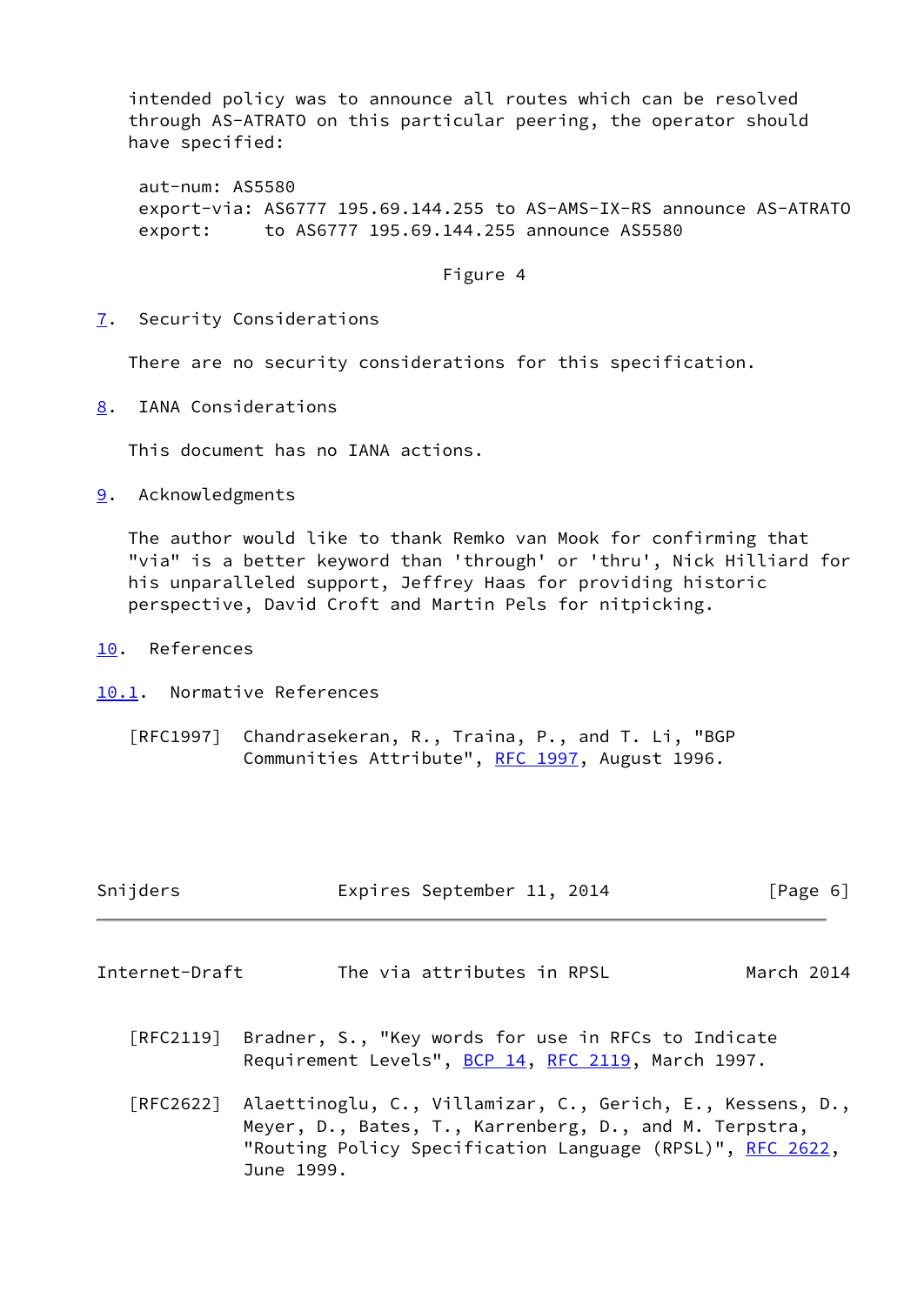[RFC4012] Blunk, L., Damas, J., Parent, F., and A. Robachevsky, "Routing Policy Specification Language next generation (RPSLng)", [RFC 4012](https://datatracker.ietf.org/doc/pdf/rfc4012), March 2005.

<span id="page-7-0"></span>[10.2](#page-7-0). Informative References

<span id="page-7-2"></span> [I-D.ietf-idr-ix-bgp-route-server] Jasinska, E., Hilliard, N., Raszuk, R., and N. Bakker, "Internet Exchange Route Server", [draft-ietf-idr-ix-bgp](https://datatracker.ietf.org/doc/pdf/draft-ietf-idr-ix-bgp-route-server-02) [route-server-02](https://datatracker.ietf.org/doc/pdf/draft-ietf-idr-ix-bgp-route-server-02) (work in progress), February 2013.

<span id="page-7-1"></span>[Appendix A.](#page-7-1) Grammar Rules

 Note that only 'via' specific grammar rules have been listed. Currently two routing registry whois daemons have support for the 'via' attributes: IRRd 3.0.7 and RIPE Whois Server 1.71.

 %type <string> line\_autnum %type <string> attr\_autnum %type <string> attr\_import\_via %type <string> attr\_export\_via

 %token T\_IV\_KEY //\*\*\* import-via: \*\*\* %token T\_EV\_KEY //\*\*\* export-via: \*\*\* %token T\_AFI T\_PROTOCOL T\_WORD T\_INTO T\_EXCEPT T\_REFINE %token T\_ACCEPT T\_ANNOUNCE T\_TO T\_FROM T\_PRNGNAME

 line\_autnum: attr\_autnum | attr\_import\_via | attr\_export\_via

attr\_import\_via: T\_IV\_KEY attr\_import\_syntax

attr\_import\_syntax: opt\_protocol\_from opt\_protocol\_into import\_simple | opt\_protocol\_from opt\_protocol\_into afi\_import\_exp

attr\_export\_via: T\_EV\_KEY attr\_export\_syntax

attr\_export\_syntax: opt\_protocol\_from opt\_protocol\_into export\_simple

| Snijders       | Expires September 11, 2014 | [Page 7]   |
|----------------|----------------------------|------------|
| Internet-Draft | The via attributes in RPSL | March 2014 |

| opt\_protocol\_from opt\_protocol\_into afi\_export\_exp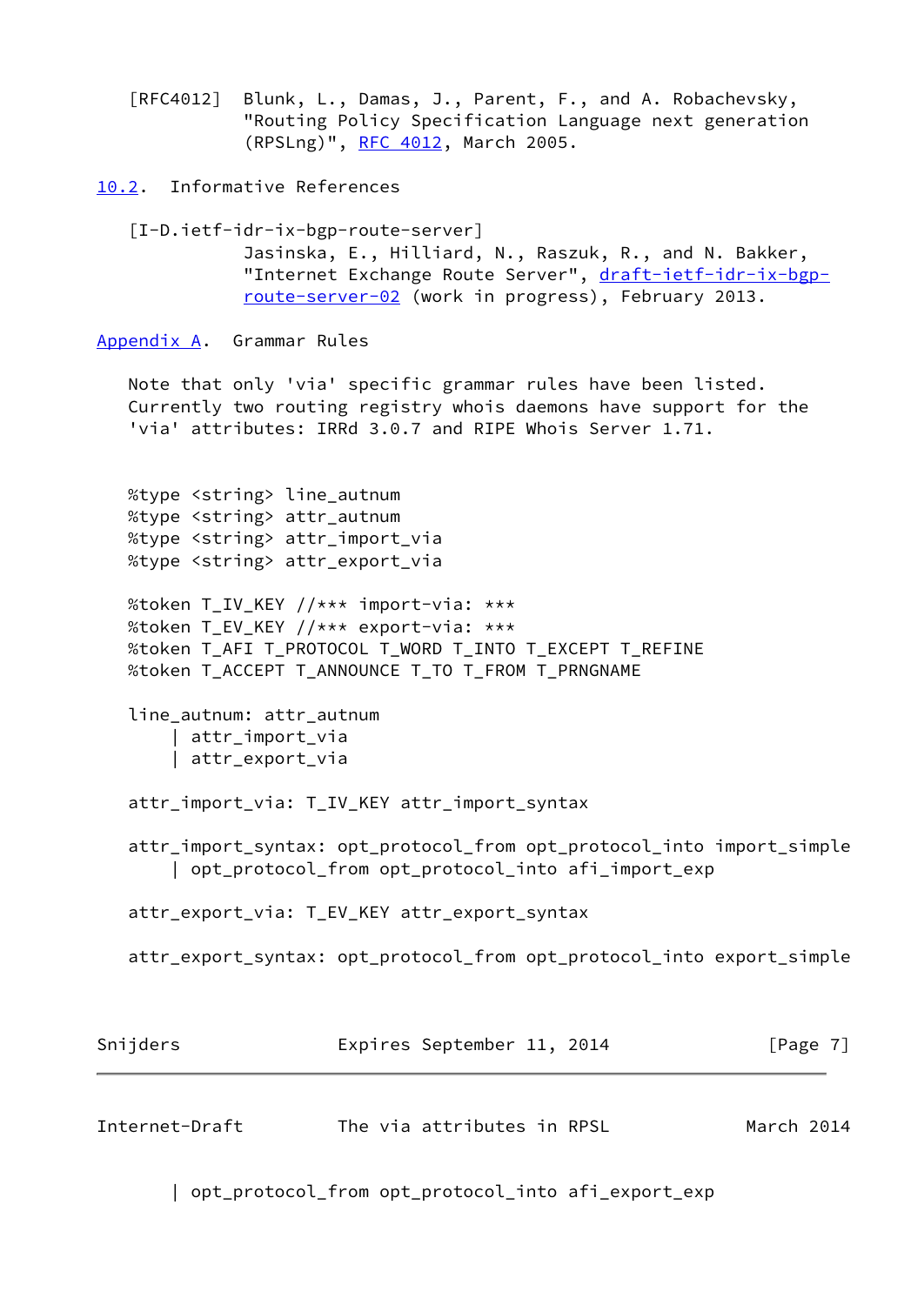```
 opt_afi_specification:
     | T_AFI afi_list
 afi_list: afi_token
     | afi_list ',' afi_token
 afi_token: afi_name
 opt_protocol_from:
     | T_PROTOCOL T_WORD
 opt_protocol_into:
     | T_INTO T_WORD
import simple: opt afi specification import factor
 export_simple: opt_afi_specification export_factor
 afi_import_exp: opt_afi_specification import_exp
 afi_export_exp: opt_afi_specification export_exp
 import_exp: import_term
     | import_term T_EXCEPT afi_import_exp
     | import_term T_REFINE afi_import_exp
 import_factor_list: import_factor ';'
     | import_factor_list import_factor ';'
 import_term: import_factor ';'
     | '{' import_factor_list '}'
 export_exp: export_term
     | export_term T_EXCEPT afi_export_exp
     | export_term T_REFINE afi_export_exp
 export_factor_list: export_factor ';'
     | export_factor_list export_factor ';'
 export_term: export_factor ';'
     | '{' export_factor_list '}'
 import_factor: import_peering_action_list T_ACCEPT filter
 export_factor: export_peering_action_list T_ANNOUNCE filter
```